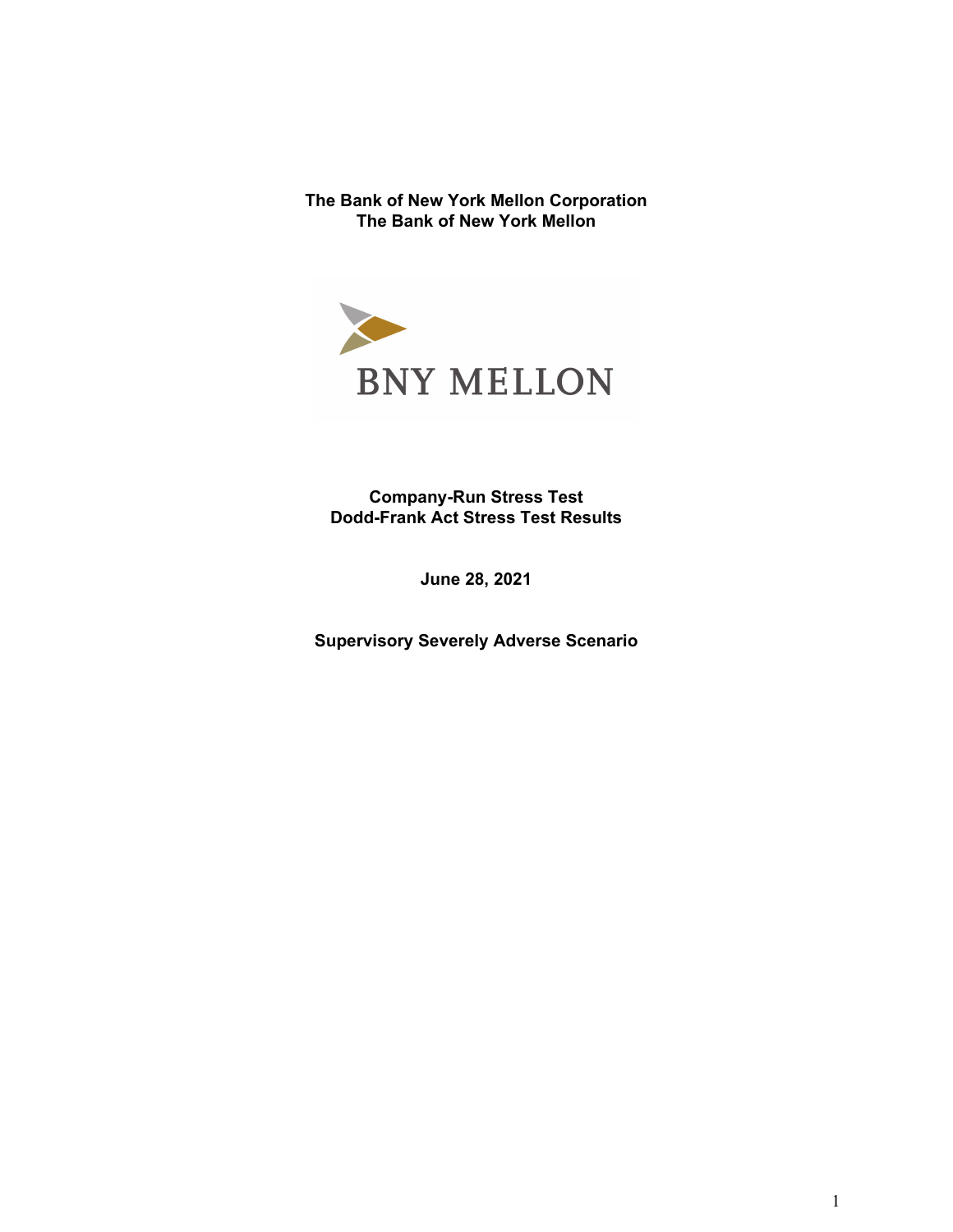### *Introduction*

Throughout this document The Bank of New York Mellon Corporation on a consolidated basis is referred to as "BNY Mellon," the "Firm," "we," "our" and "us." BNY Mellon and The Bank of New York Mellon (the "Institutional Bank") are required to conduct company-wide stress tests pursuant to 12 C.F.R. part 252 (the "Regulation"). A summary of those results is also required to be published under the Regulation. Accordingly, we have developed the following disclosure, which contains the information required by the Regulation to be disclosed publicly and has been prepared in accordance with the Regulation. Any differences between the presentation of information concerning BNY Mellon or the Institutional Bank in this disclosure and how we present such information for other purposes are solely due to our efforts to comply with the Regulation. The information presented in this disclosure does not, in any way, reflect changes to our organizational structure, business plans or practices, or strategy.

The projections contained herein are based on the Supervisory Severely Adverse Scenario provided by the Board of Governors of the Federal Reserve System (the "Federal Reserve") in connection with the 2021 annual Dodd-Frank Act Stress Testing ("DFAST") exercise. The Supervisory Severely Adverse Scenario is designed to be generally representative of a severe economic downturn scenario that can be described in many respects as similar to the recession beginning in 2008. The specific variables included in the Supervisory Severely Adverse Scenario such as economic activity, unemployment, exchange rates, prices, incomes, and interest rates are detailed in the document published by the Federal Reserve on February 12, 2021 titled "2021 Stress Test Scenarios".

The Firm's DFAST relies on various models to forecast performance under stressed conditions. These models cover loss estimates, revenue and expense projections, scenario infrastructure, and risk-weighted asset calculations. The projections contained within this disclosure represent hypothetical estimates that involve an economic outcome that is more adverse than expected, and accordingly these estimates are not forecasts of expected losses, pre-provision net revenue ("PPNR"), net income before taxes, or capital ratios. The Federal Reserve also conducts stress testing of financial institutions, including BNY Mellon, based on its own forecasting models and methodologies for which it does not disclose all details.

The Regulation requires us, among other things, to make certain assumptions regarding capital actions ("Dodd-Frank Capital Actions") when computing pro forma capital ratios across the nine-quarter planning horizon. The capital actions assumptions in DFAST have recently been revised for company-run stress tests conducted under Regulation YY.

The Firm's capital action assumptions for DFAST are as follows:

- The covered company will not pay any dividends on any instruments that qualify as common equity tier 1 capital (i.e. common stock dividends).
- The covered company will make payments on instruments that qualify as additional tier 1 capital or tier 2 capital equal to the stated dividend, interest, or principal due on such instrument.
- The covered company will not redeem or repurchase any capital instrument that is eligible for inclusion in the numerator of a regulatory capital ratio.
- The covered company will not make any issuances of common stock, including no issuance related to employee compensation, or preferred stock.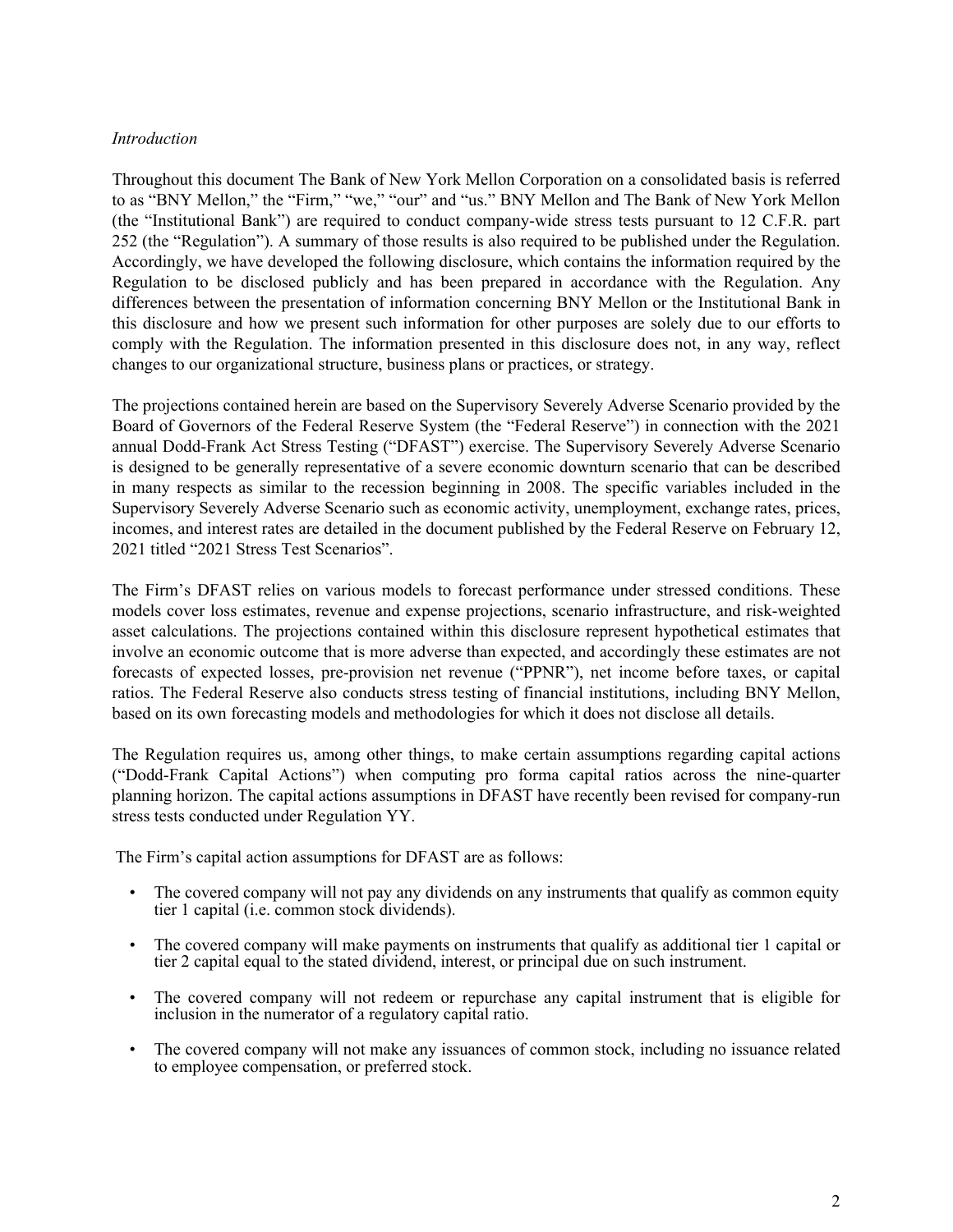The stress test results summarized in this report should not be interpreted as expected or likely outcomes, but rather as a possible result under hypothetical, highly adverse economic conditions.

# *Supervisory Severely Adverse Scenario Projections for BNY Mellon and the Institutional Bank*

As demonstrated by BNY Mellon's DFAST results, which are detailed below, we maintain excess capital above regulatory minimums in every quarter, for every ratio, over the entire planning horizon throughout the Supervisory Severely Adverse Scenario. This success is driven by a number of factors, including the Firm's strong capital generation, asset quality, business mix, and risk profile.

*[Remainder of page left blank intentionally.]*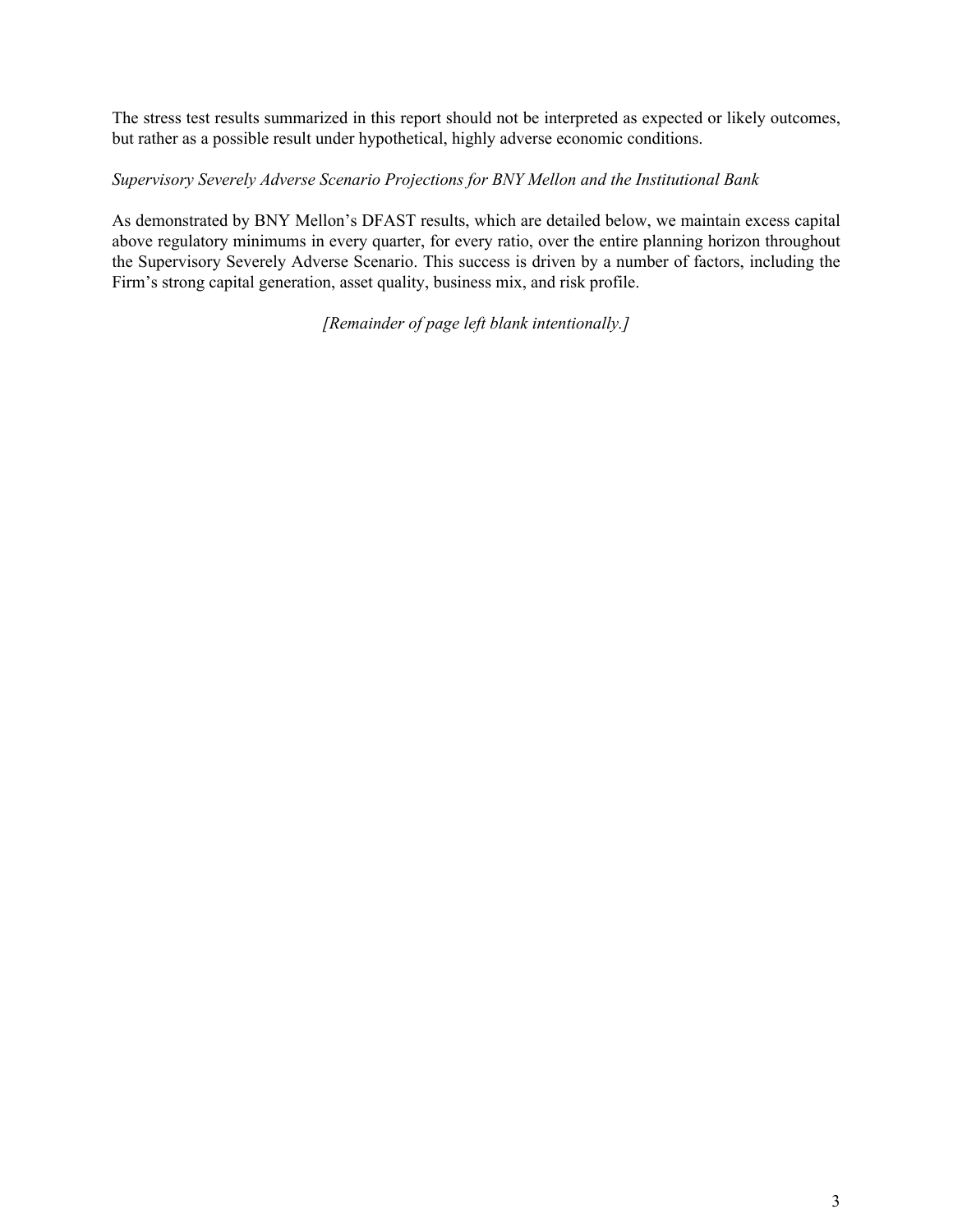# **BNY Mellon - Tables of Statistical Results**

### **ANNUAL FIRM-RUN RESULTS**

## **Dodd-Frank Act Stress Testing Results**

The capital ratios are calculated using the Dodd-Frank Capital Actions. These projections represent hypothetical estimates that involve an economic outcome that is more adverse than expected. These estimates are not forecasts of expected losses, revenues, net income before taxes, or capital ratios. The minimum capital ratio presented is for the period from the first quarter of 2021 through the first quarter of 2023.

Table 1: Projected Stressed Capital Ratios Through the First Quarter of 2023 Under the Supervisory Severely Adverse Scenario

|                                        | Actual <sup>1</sup> | <b>Stressed Capital Ratios</b> |                |
|----------------------------------------|---------------------|--------------------------------|----------------|
|                                        | 4Q2020              | Ending                         | <b>Minimum</b> |
| Common Equity Tier 1 capital ratio (%) | 13.4%               | $15.8\%$                       | $10.9\%$       |
| Tier 1 capital ratio $(\%)$            | 16.1%               | 18.8%                          | 13.7%          |
| Total capital ratio $(\%)$             | 17.1%               | $20.1\%$                       | 15.0%          |
| Tier 1 leverage ratio (%)              | $6.3\%$             | 6.5%                           | 4.9%           |
| Supplementary leverage ratio (%)       | $8.6\%$             | 8.7%                           | $6.9\%$        |

<sup>1</sup>Actual fourth quarter 2020 Common Equity Tier 1, Tier 1 and Total capital ratios are calculated using the U.S. capital rules' standardized approach risk weighting framework ("Standardized Approach"). At December 31, 2020 BNY Mellon's reported Common Equity Tier 1, Tier 1 capital, and Total capital ratios were 13.1%, 15.8%, and 16.7%, respectively, based on the U.S capital rules' advanced approaches risk weighting framework ("Advanced Approaches"), which was the Firm's constraining measure for that quarter.

### Table 2: Projected Risk-Weighted Assets ("RWA")

|                                        | Actual 4Q 2020 | Projected 1Q 2023 |
|----------------------------------------|----------------|-------------------|
| RWA <sup>1</sup><br>' (\$ in Billions) | \$164          | \$148             |

<sup>1</sup>RWA calculated using the Standardized Approach.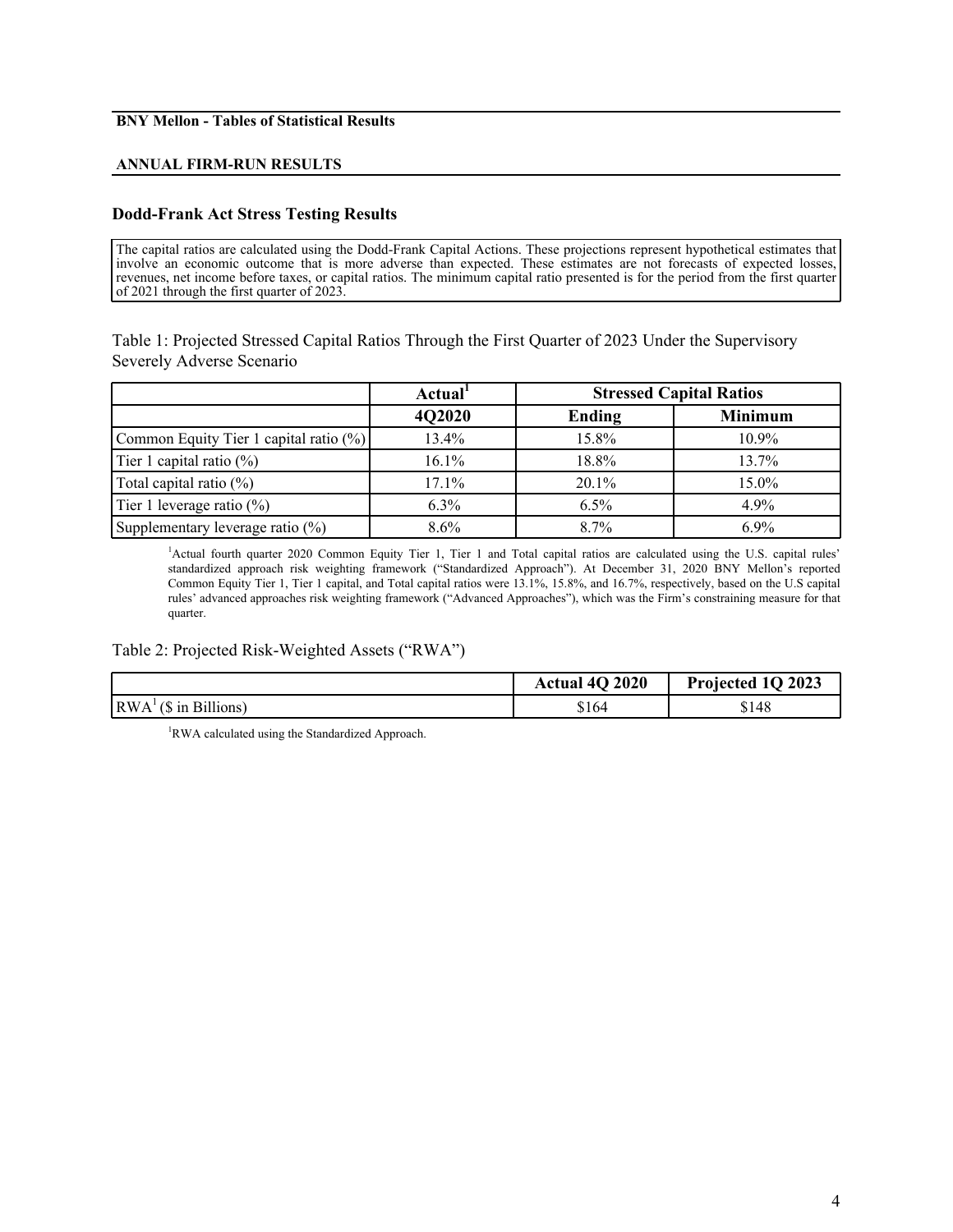Table 3: Projected Loan Losses by Type of Loan for the First Quarter of 2021 through the First Quarter of 2023 Under the Supervisory Severely Adverse Scenario

|                                   | <b>Millions of Dollars</b> | Portfolio Loss Rates (%) <sup>1</sup> |
|-----------------------------------|----------------------------|---------------------------------------|
| <b>Loan Losses</b>                | \$1,185                    | $2.4\%$                               |
| First-lien mortgages, domestic    | \$11                       | $0.1\%$                               |
| Junior liens and HELOCs, domestic | \$0                        | $0\%$                                 |
| Commercial real estate, domestic  | \$573                      | 13.5%                                 |
| Credit cards                      | \$0                        | $0\%$                                 |
| Commercial and industrial         | \$80                       | 4.2%                                  |
| Other consumer                    | \$10                       | $0.3\%$                               |
| Other loans                       | \$511                      | 1.6%                                  |

<sup>1</sup>Average loan balance used to calculate portfolio loss rates excludes loans held for sale and loans held for investment under the fair value option, and are calculated over nine quarters. Portfolio loss rates are rounded to the nearest tenth of a percentage point.

Table 4: Projected PPNR, Losses and Net Income Before Taxes for the First Quarter of 2021 Through the First Quarter of 2023 Under the Supervisory Severely Adverse Scenario

|                                                                                           | <b>Millions of Dollars</b> | <b>Percent of Average</b><br>Assets <sup>4</sup> |
|-------------------------------------------------------------------------------------------|----------------------------|--------------------------------------------------|
| PPNR <sup>1</sup>                                                                         | \$4,312                    | 1.0%                                             |
| Less                                                                                      |                            |                                                  |
| Provisions                                                                                | \$1,528                    | $0.3\%$                                          |
| Realized losses/(gains) on securities Available-for-<br>Sale/Held-to-Maturity ("AFS/HTM") | \$0                        | $0\%$                                            |
| Trading and counterparty losses <sup>2</sup>                                              | \$1,268                    | $0.3\%$                                          |
| Other losses/(gains) <sup>3</sup>                                                         | \$104                      | $0.0\%$                                          |
| Equals                                                                                    |                            |                                                  |
| Net income before taxes                                                                   | \$1,412                    | $0.3\%$                                          |
|                                                                                           |                            |                                                  |
| Other Comprehensive Income                                                                | \$105                      |                                                  |
|                                                                                           |                            |                                                  |
| Other effects on capital                                                                  | Actual 4Q 2020             | 1Q 2023                                          |
| Accumulated other comprehensive income included<br>in capital (Millions of dollars)       | \$(985)                    | \$(880)                                          |

<sup>1</sup>PPNR includes losses from operational risk events.

 $2$ Trading and counterparty losses include mark-to-market and credit valuation adjustments losses and losses arising from the

counterparty default scenario component applied to derivatives, securities lending, and repurchase agreement activities.<br><sup>3</sup>Other losses/(gains) includes projected change in funding value adjustments/overnight index swaps, obligation ("CLO") and CLO impairment losses.

<sup>4</sup> Average assets are averaged over the nine-quarter planning horizon. Percentages are rounded to the nearest tenth of a percentage point.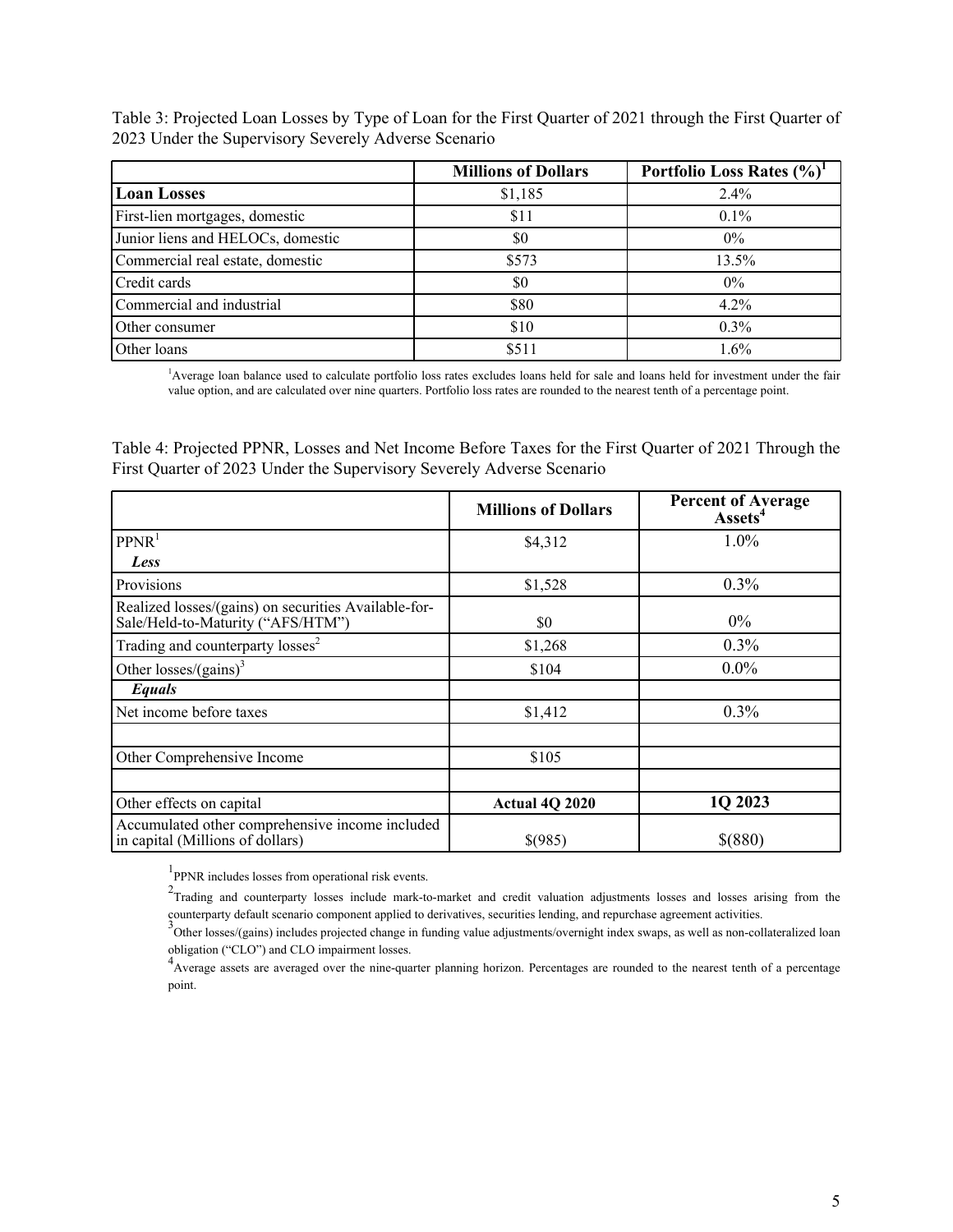### *Institutional Bank - Summary of Results.*

When conducting the company-run stress test under the Supervisory Severely Adverse Scenario using capital actions consistent with the state member bank requirements as outlined in 12 CFR  $\S$  252.15(a)(2), the Institutional Bank evaluated the types of risks and utilized the same methodologies as described below in the discussion concerning BNY Mellon. The Institutional Bank primarily incorporates BNY Mellon's Asset Servicing, Issuer Services, Treasury Services, Clearance and Collateral Management businesses and constituted approximately 82% of BNY Mellon's assets as of December 31, 2020.

As demonstrated by the Institutional Bank's DFAST results, the Institutional Bank maintains excess regulatory capital in every quarter of the planning horizon for every ratio of the Supervisory Severely Adverse Scenario. This success is driven by a number of factors, including the Institutional Bank's strong capital generation, asset quality, business mix, and risk profile. The Institutional Bank recognizes that the DFAST 2021 exercise approaches risk-weighted assets solely from the perspective of the Standardized Approach, whereas during recent quarters the Advanced Approaches has been the Institutional Bank's constraining measure.

The significant loss drivers for the Institutional Bank, with the exception of losses related to a major counterparty default, are substantially the same as those described below for BNY Mellon.

#### **Institutional Bank - Tables of Statistical Results**

#### **FIRM-RUN RESULTS**

Table 5: Projected Stressed Capital Ratios Through the First Quarter of 2023 Under the Supervisory Severely Adverse Scenario

|                                        | <b>Stressed Capital Ratios<sup>2</sup></b><br>Actual <sup>1</sup> |          |                |
|----------------------------------------|-------------------------------------------------------------------|----------|----------------|
|                                        | 4Q2020                                                            | Ending   | <b>Minimum</b> |
| Common Equity Tier 1 capital ratio (%) | 18.0%                                                             | $20.0\%$ | $15.9\%$       |
| Tier 1 capital ratio $(\%)$            | 18.0%                                                             | 20.0%    | 15.9%          |
| Total capital ratio $(\%)$             | 18.4%                                                             | 20.5%    | 16.5%          |
| Tier 1 leverage ratio $(\%)$           | $6.4\%$                                                           | $6.0\%$  | $5.1\%$        |
| Supplementary leverage ratio (%)       | $8.5\%$                                                           | 8.9%     | 7.5%           |

<sup>1</sup> Actual fourth quarter 2020 Common Equity Tier 1, Tier 1 and Total capital ratios are calculated using the Standardized Approach. At December 31, 2020 the Institutional Bank's reported constraining Common Equity Tier 1, Tier 1 capital, and Total capital ratios were 17.1%, 17.1%, and 17.3%, respectively, based on asset risk-weightings using the Advanced Approaches.<br><sup>2</sup> The capital ratios incorporate the effects of capital actions in accordance with requirements 12

projections represent hypothetical estimates that involve an economic outcome that is more adverse than expected. These estimates are not forecasts of expected losses, revenues, net income before taxes, or capital ratios. The minimum capital ratio presented is for the period from the first quarter of 2021 through the first quarter of 2023.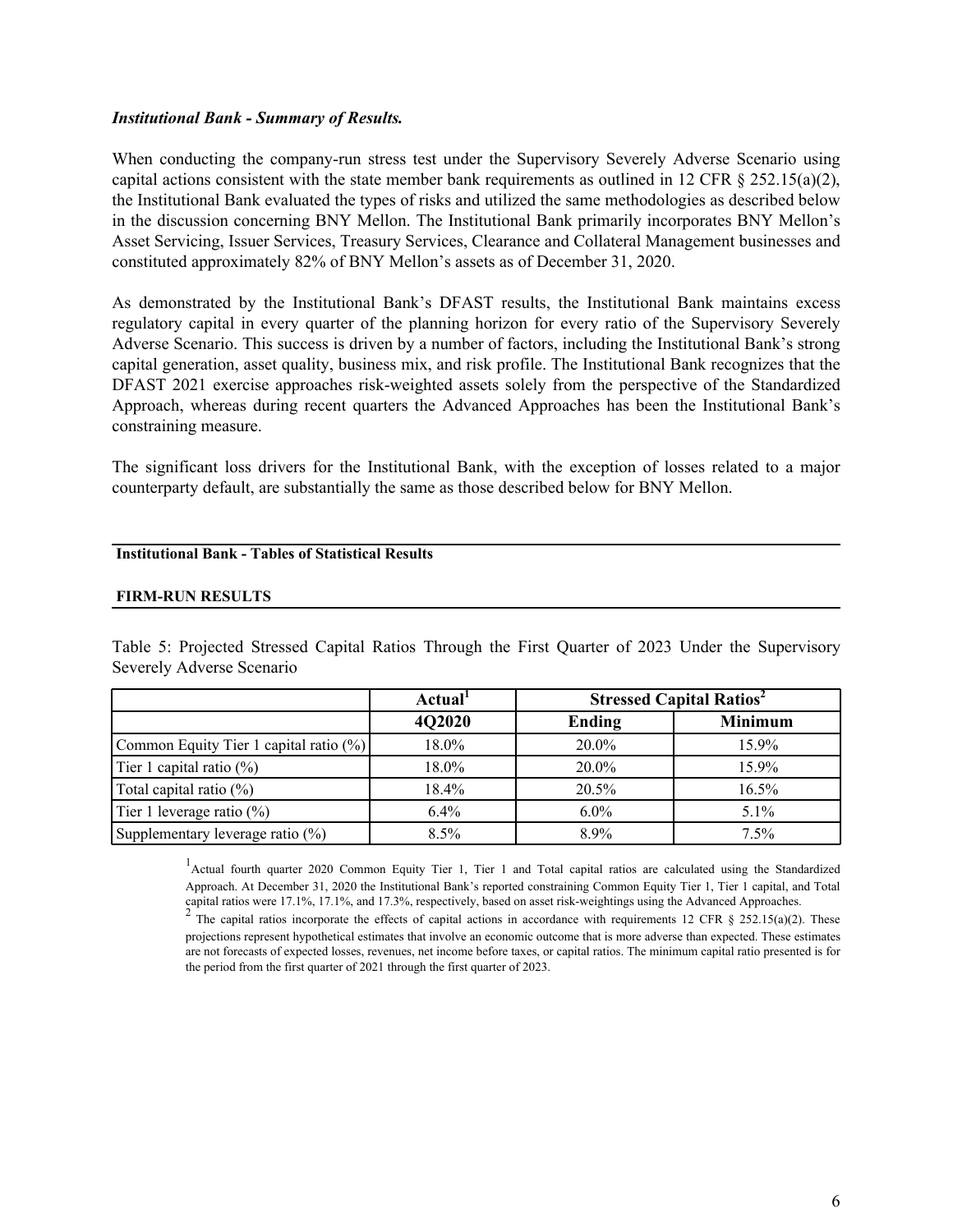## *Risks and Methodologies*

BNY Mellon conducts Enterprise-Wide Stress Testing at regular intervals. Enterprise-Wide Stress Testing evaluates all of the Firm's lines of business, products, geographic areas, and risk types, incorporating the results given a certain stress-test scenario. It is an important component of assessing our capital adequacy, identifying any higher risk business activities, and providing our capital planning process with a forwardlooking evaluation of our ability to execute planned capital actions in an economic environment that is more adverse than anticipated. Please refer to BNY Mellon's Annual Report on Form 10-K for the year ended December 31, 2020 for a broader description of BNY Mellon's capital planning and risk management processes.

A description of the types of risks included in the stress test and a general description of methodologies applied follows.

## *Description of types of risk included in the stress test*

When conducting the company-run stress test under the Supervisory Severely Adverse Scenario, which, as noted above, incorporates Dodd-Frank Capital Actions, we evaluated and incorporated the principal risks that have been determined to influence us. These risks include operational risk, market risk, credit risk, liquidity risk, model risk and strategic risk.

*Operational Risk.* The risk of loss resulting from inadequate or failed internal processes, people and systems or from external events. Operational risk includes compliance and technology risks.

*Market Risk.* The risk of financial loss, including losses to earnings and the erosion of capital, resulting from the movements in market risk factors. Market risk factors include, but are not limited to, interest rates, credit spreads, foreign exchange rates, commodity and equity prices, market liquidity and mortgage pre-payment speeds.

*Credit Risk.* The risk of loss if any of our borrowers or other counterparties were to default on their obligations to us. Credit risk is resident in the majority of our assets, but primarily concentrated in the loan and securities books, as well as off-balance sheet exposures such as lending commitments, letters of credit, and securities lending indemnifications.

*Liquidity Risk.* The risk that BNY Mellon cannot meet its cash and collateral obligations at a reasonable cost for both expected and unexpected cash flows, without adversely affecting daily operations or financial conditions. Liquidity risk can arise from cash flow mismatches, market constraints from the inability to convert assets to cash, the inability to raise cash in the markets, deposit run-off, or contingent liquidity events.

*Model Risk.* The potential loss arising from incorrectly designing / applying an estimation approach or inaccuracies caused by market, credit or liquidity stress.

*Strategic Risk.* The risk arising from adverse business decisions, poor implementation of business decisions or lack of responsiveness to changes in the financial industry and operating environment. Strategic and/or business risks may also arise from the acceptance of new businesses, the introduction or modification of products, strategic finance and risk management decisions, business process changes, complex transactions, acquisitions/divestitures/joint ventures and major capital expenditures/investments.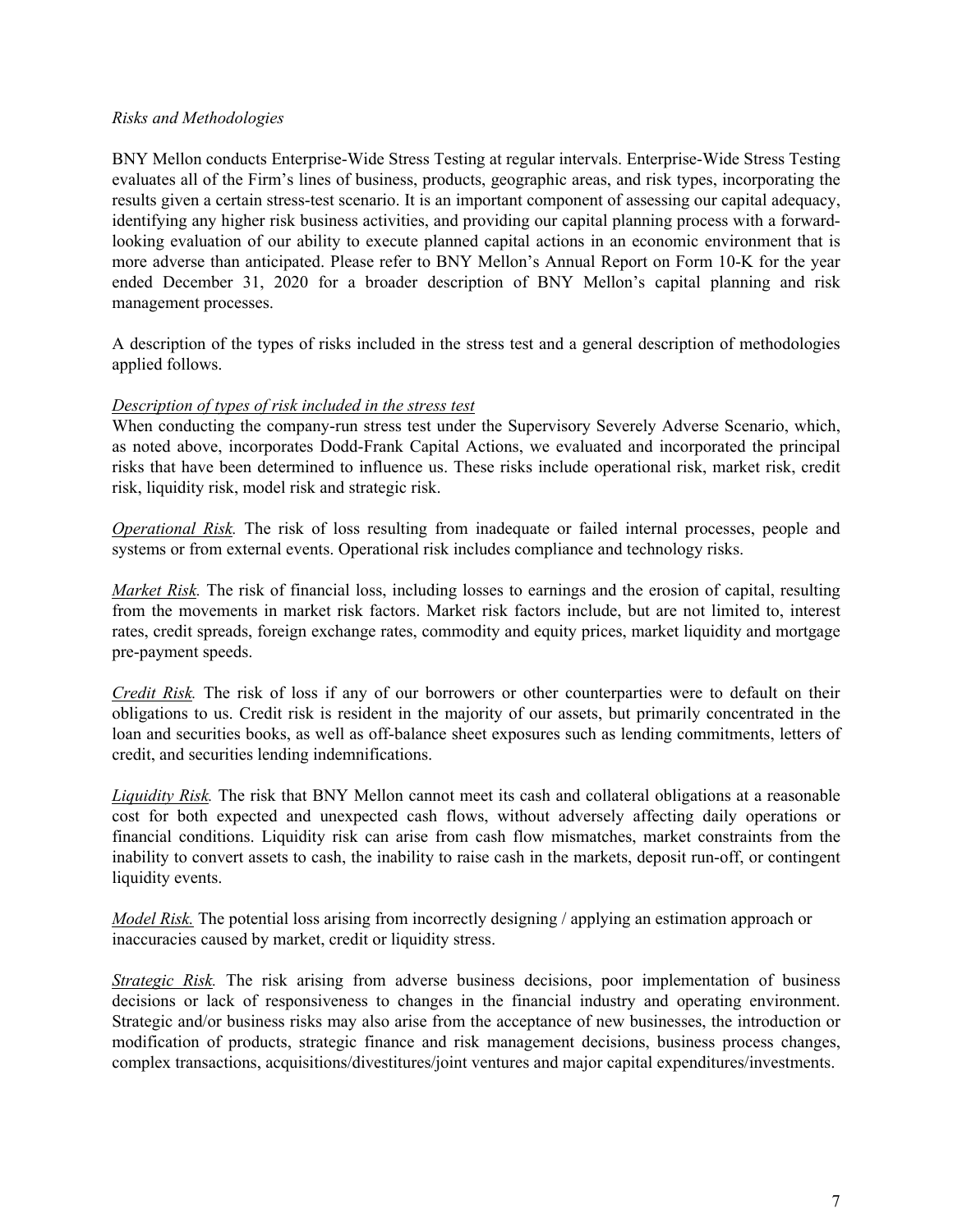# *General Description of Methodologies*

We have forecasted projected losses, PPNR, and other items affecting capital using a series of models and estimation techniques that translate the economic and financial variables in the Supervisory Severely Adverse Scenario to losses, revenues and noninterest expenses.

Occasionally it is necessary to supplement modeled projections with expert judgment where historical data may be inadequate to project loss, revenue and expense estimates, or historical relationships may not hold up under forward-looking hypothetical scenarios. In these cases, which are referred to as qualitative frameworks, we ensure consistency of projections with the conditions of the stress test through a crossfunctional governance structure and control environment that incorporates multiple levels of review, challenge, and approval.

*Loan Losses*. We have developed a series of models and qualitative frameworks to estimate losses on various types of loans. Loss projection methods are product-specific and link economic variables to credit performance based on historical and expected relationships. The table below identifies major loan types and key assumptions used to derive loss estimates.

|                                          |                                                                                                                                                                                                                                                                                                                                                                                                                                           | <b>Key Drivers</b>                                                                                                                                         |
|------------------------------------------|-------------------------------------------------------------------------------------------------------------------------------------------------------------------------------------------------------------------------------------------------------------------------------------------------------------------------------------------------------------------------------------------------------------------------------------------|------------------------------------------------------------------------------------------------------------------------------------------------------------|
| <b>Loan Type</b>                         | <b>Description of Methodology</b>                                                                                                                                                                                                                                                                                                                                                                                                         |                                                                                                                                                            |
| Domestic Residential Mortgages           | Statistical model estimated using loan-level as:<br>data on mortgage characteristics and<br>performance supplemented by<br>macroeconomic indicators and housing<br>price data.                                                                                                                                                                                                                                                            | Macroeconomic factors such<br>Housing Price Index<br>("HPI")<br>Unemployment rate<br>Mortgage rates                                                        |
| Domestic Commercial Real Estate<br>Loans | Individually assigning counterparties<br>stressed ratings by adjusting the inputs to<br>BNY Mellon's commercial real estate<br>("CRE") credit rating scorecard, which<br>produces a stressed probability of default<br>("PD") rating for each quarter. For each<br>impaired exposure, a scenario-based loss<br>given default ("LGD") percentage is<br>applied to the exposure at default ("EAD")<br>to generate an immediate credit loss. | Macroeconomic factors such<br>as:<br>Unemployment rate<br>Commercial real estate<br>price index                                                            |
| Wholesale and Other*                     | Expected loss model relying on stressed<br>transition matrix, PD, LGD, and usage<br>given default ("UGD"). The stressed<br>transition matrix, LGD and UGD were<br>linked to macroeconomic factors through<br>statistical models. For each impaired<br>exposure, a stressed LGD percentage is<br>applied to the EAD to generate an<br>immediate credit loss.                                                                               | as:<br><b>CBOE</b> Volatility Index<br>$($ "VIX" $)$<br>Equity indices<br>Gross domestic product<br>("GDP") growth rate<br>Treasury yields<br>Unemployment |

Table 6: Credit Portfolio Loss Methodologies and Drivers

*\*Commercial and industrial, loans to depositories and other financial institutions, loans for purchasing or carrying securities, overdrafts, and leases.*

*Provision for Loan Losses*. The credit loss allowance was calculated utilizing the current expected credit loss ("CECL") methodology. We use a quantitative methodology (applying a point in time PD, LGD, and EAD) and a qualitative framework in determining the allowance. The qualitative framework employs management judgment when assessing internal risk factors and environmental factors to compute an additional allowance for each component of the loan portfolio. Changes in the allowance balance are reflected through the provision to provide adequate coverage for potential future losses.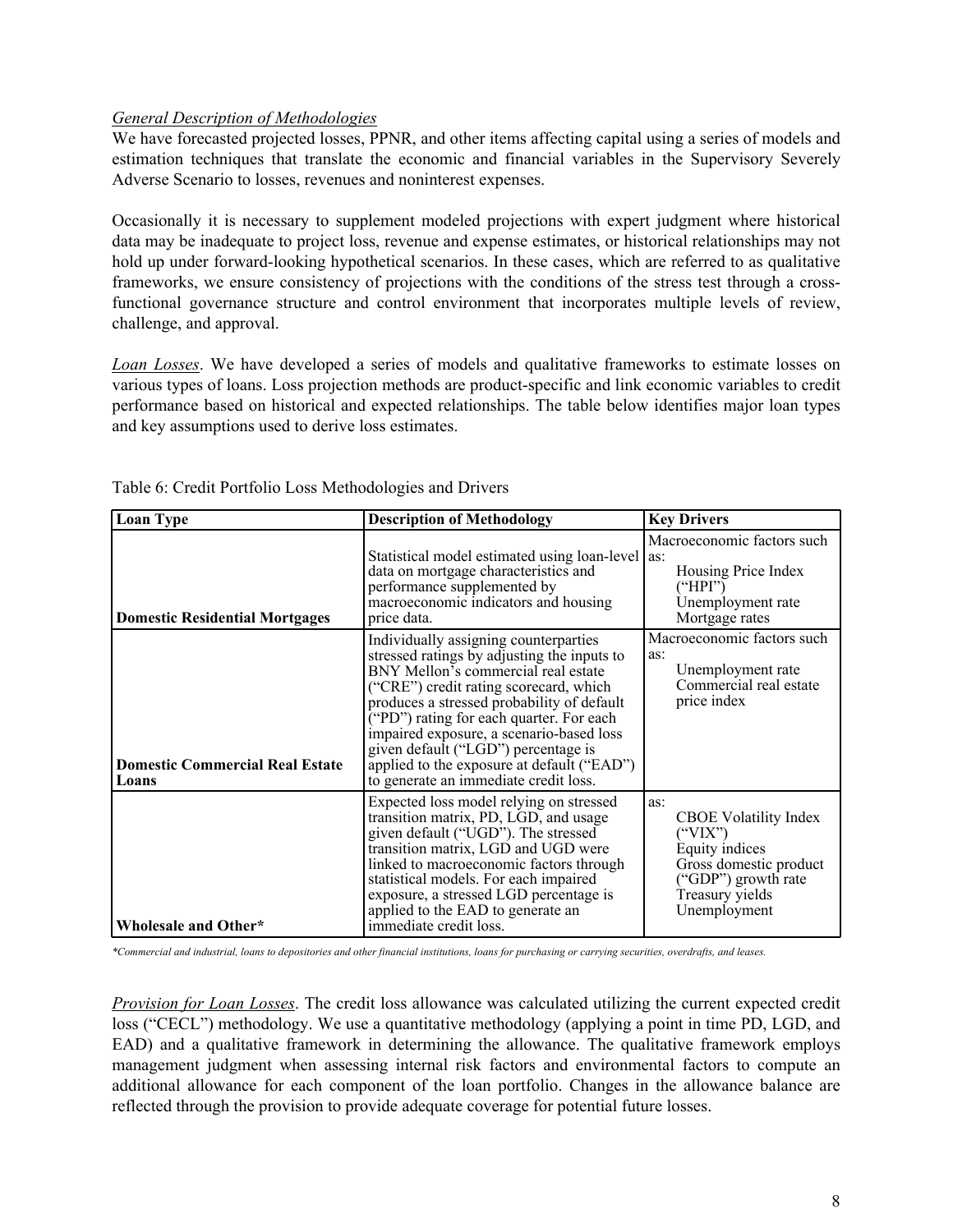*Realized Gains/Losses on Securities*. We use instrument-specific methodologies to forecast Expected Credit Loss ("ECL") (before flooring) on the AFS securities and Provision on the AFS and HTM securities in the investment portfolio. The inherent credit risk for most AFS and HTM securities is forecasted using product-specific cash flow models and tools which utilize a variety of macroeconomic factors (HPI, unemployment rate, GDP, interest rates, etc.) and takes into account collateral type and characteristics. Loss estimates are recognized in accordance with our established accounting policy.

*Operational Losses*. We use a methodology to estimate operational losses that incorporates both internal and external data. We forecast both litigation and non-litigation operational losses under separate methodologies. For non-litigation loss estimates, the estimates are developed with two components: 1) large, idiosyncratic losses, and 2) smaller day-to-day or "business-as-usual losses".

For non-litigation loss estimates, our forecasting methodology centers on workshops to review and assess the risks in our operational risk taxonomy, led by our Chief Operational Risk Officer. These workshops included participants from our business, business partner, and risk and compliance teams. Subject matter experts ("SMEs") considered and discussed the outputs of our operational risk framework elements (e.g., Risk and Control Self-Assessment data, emerging risks, as well as internal and external event data) and other key information such as risk drivers, including macroeconomic factors, to challenge and supplement our Material Risk Inventory. For large idiosyncratic operational loss events, SMEs developed specific storylines and estimates. For business-as-usual losses, historical operational losses were used as a reference point in developing the forecast, supplemented with expert judgment to incorporate anticipated future impacts based on risk drivers.

For litigation loss estimates, we use a forward-looking, scenario-based process as a core component of our litigation loss estimation methodology. This methodology is centered on the use of expert judgment and scenario-based determinations and leverages subject matter expertise in our Legal department. This methodology generally estimates severe yet reasonably plausible litigation-related costs for key active matters and certain possible claims in stress scenarios.

*Balance Sheet*. We have developed a suite of models using statistical and qualitative estimation methodologies to project each major balance sheet segment. The statistical models are based on logical relationships to economic drivers. For balance sheet segments where developing a model was inappropriate, a rules-based qualitative approach was developed with pre-determined, repeatable, datadriven processes in order to generate projections. An aggregate secondary statistical model exists for a subset of balance sheet segments to aid in review and challenge. In addition, relevant SMEs develop judgment-based forecasts for their respective products using the macroeconomic variables derived from their business expertise and experience. These are used to challenge the primary model forecasting framework. A structured internal review of model and qualitative results is discussed by a panel of SMEs, risk managers and management, at review and challenge meetings, to formalize balance sheet composition.

*Pre-Provision Net Revenue*. Consistent with balance sheet development and exposure assumptions used for loss estimation, we use a suite of models to project all key elements of PPNR including net interest income, noninterest income, and noninterest expense.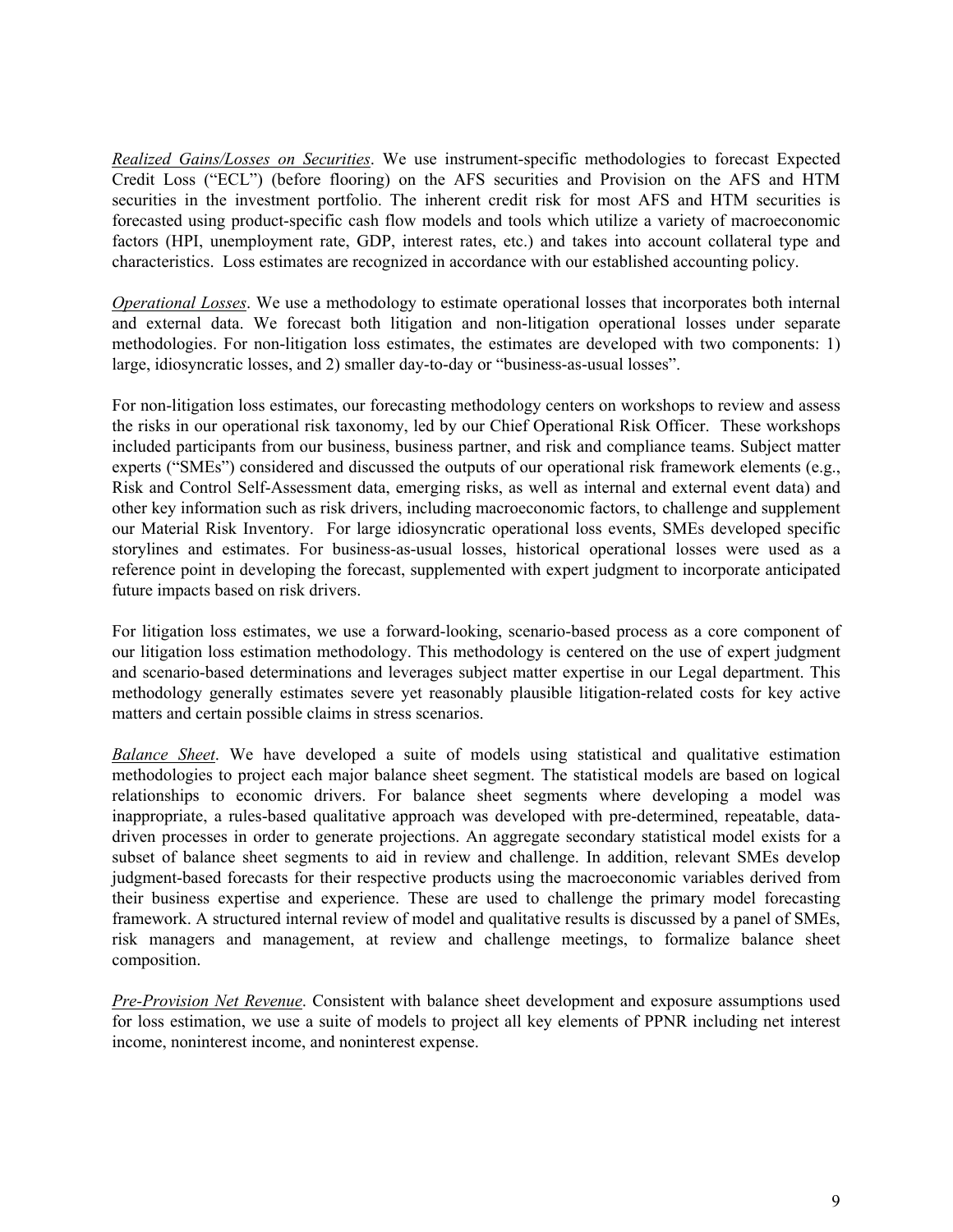| Table 7: PPNR Methodologies and Assumptions |  |  |  |  |  |
|---------------------------------------------|--|--|--|--|--|
|---------------------------------------------|--|--|--|--|--|

| <b>PPNR Component</b>      | <b>Description of Methodology</b>                                                                                                                                                                                                                                                                                                                                                                                                                           | <b>Key Assumptions</b>                                                                                                                                                                        |
|----------------------------|-------------------------------------------------------------------------------------------------------------------------------------------------------------------------------------------------------------------------------------------------------------------------------------------------------------------------------------------------------------------------------------------------------------------------------------------------------------|-----------------------------------------------------------------------------------------------------------------------------------------------------------------------------------------------|
| <b>Net Interest Income</b> | Current and forecasted balance sheet<br>positions are modeled by product type and<br>reflect growth, runoff, prepayment, and<br>loss projection assumptions.                                                                                                                                                                                                                                                                                                | Future balance sheet growth<br>Runoff and pricing<br>assumptions<br>Interest rates and<br>macroeconomic indicators                                                                            |
| <b>Noninterest Income</b>  | Total noninterest income projection is<br>composed of a series of distinct projection<br>models, each of which creates a fee<br>revenue projection for some aspect of the<br>business using historical fee revenue and<br>business volume data.<br>Regression models are tied to the business<br>and economic drivers, while certain areas<br>are estimated using other techniques such<br>as management judgment, seasonality, and<br>historical averages. | Business dynamic and<br>strategic relationship to<br>economic drivers such as:<br>Fixed income and equity<br>asset prices<br>Interest rates<br>Volatility measurements<br>Volume measurements |
| <b>Noninterest Expense</b> | Variable expenses were modeled based<br>primarily on historical expense to<br>noninterest revenue relationships or its<br>relationship to pre-incentive PPNR.<br>Expenses deemed to be fixed in nature are<br>projected generally in line with inflation.                                                                                                                                                                                                   | Noninterest revenue<br>projections<br>Pre-incentive PPNR<br>Growth rates                                                                                                                      |

*Capital Position*. Our forecasting process employed a set of methodologies to reflect losses and PPNR on pro forma capital levels and ratios. Future balance sheet growth, runoff, and pricing assumptions were developed using the framework and suite of models described under the "Balance Sheet" section above and are reflective of the economic and interest rate environments being analyzed under the Supervisory Severely Adverse Scenario. We forecast RWA based on the changes in individual asset components in each quarter of the projection horizon. Credit RWA was projected in a manner consistent with U.S. capital rules and applicable regulatory guidance, which required us to use Standardized Approach to calculate credit RWA. Additionally, the U.S. capital rules' market risk capital rules were used to calculate market risk RWA.

The Firm recognizes that the Advanced Approaches has generally been the Firm's constraining measure. Additionally, as discussed above, our Supervisory Severely Adverse Scenario post-stress capital utilizes the Dodd-Frank Capital Actions. These actions are consistent with the revised capital actions prescribed under Regulation YY, which includes no common stock dividends, a general assumption of no redemptions, repurchases, or issuances of capital instruments, and lastly the assumption that a firm will continue to make payments on any instrument that qualifies as additional tier 1 capital or tier 2 capital equal to the stated dividend, or contractual interest or principal due on such instrument during the quarter. These assumptions do not reflect currently planned capital actions, and might not reflect behavior in an actual severely stressed environment.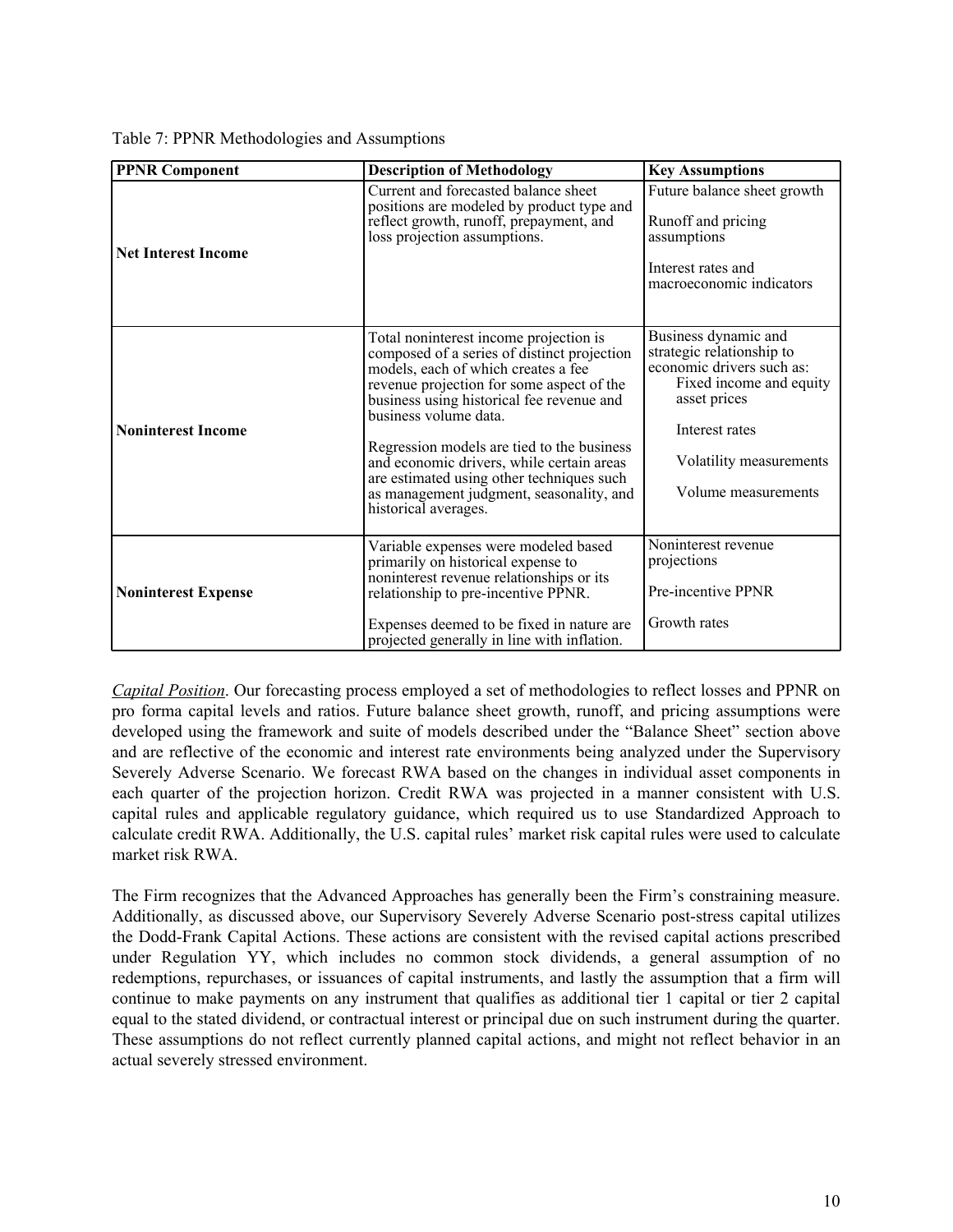*Counterparty Default*. BNY Mellon is one of the eight banking organizations with substantial trading or processing and custodian operations required to incorporate a counterparty default scenario component into the Supervisory Severely Adverse Scenario. Specifically, per guidance, BNY Mellon is required to estimate and report the potential losses and related effects on capital associated with the instantaneous and unexpected default of the Firm's single largest counterparty across derivatives and securities financing activities, including securities lending, and repurchase/reverse repurchase agreement activity. BNY Mellon's single largest counterparty was determined by net stressed losses, which were computed by revaluing exposures and collateral using the set of hypothetical asset price shocks specified in the Federal Reserve's global market shock scenarios.

# *Explanation of the Most Significant Causes for Changes in Regulatory Capital*

Losses related to the counterparty default**,** credit losses and operational risk losses contribute to the decline in BNY Mellon's regulatory capital ratios.

*[Remainder of page left blank intentionally.]*